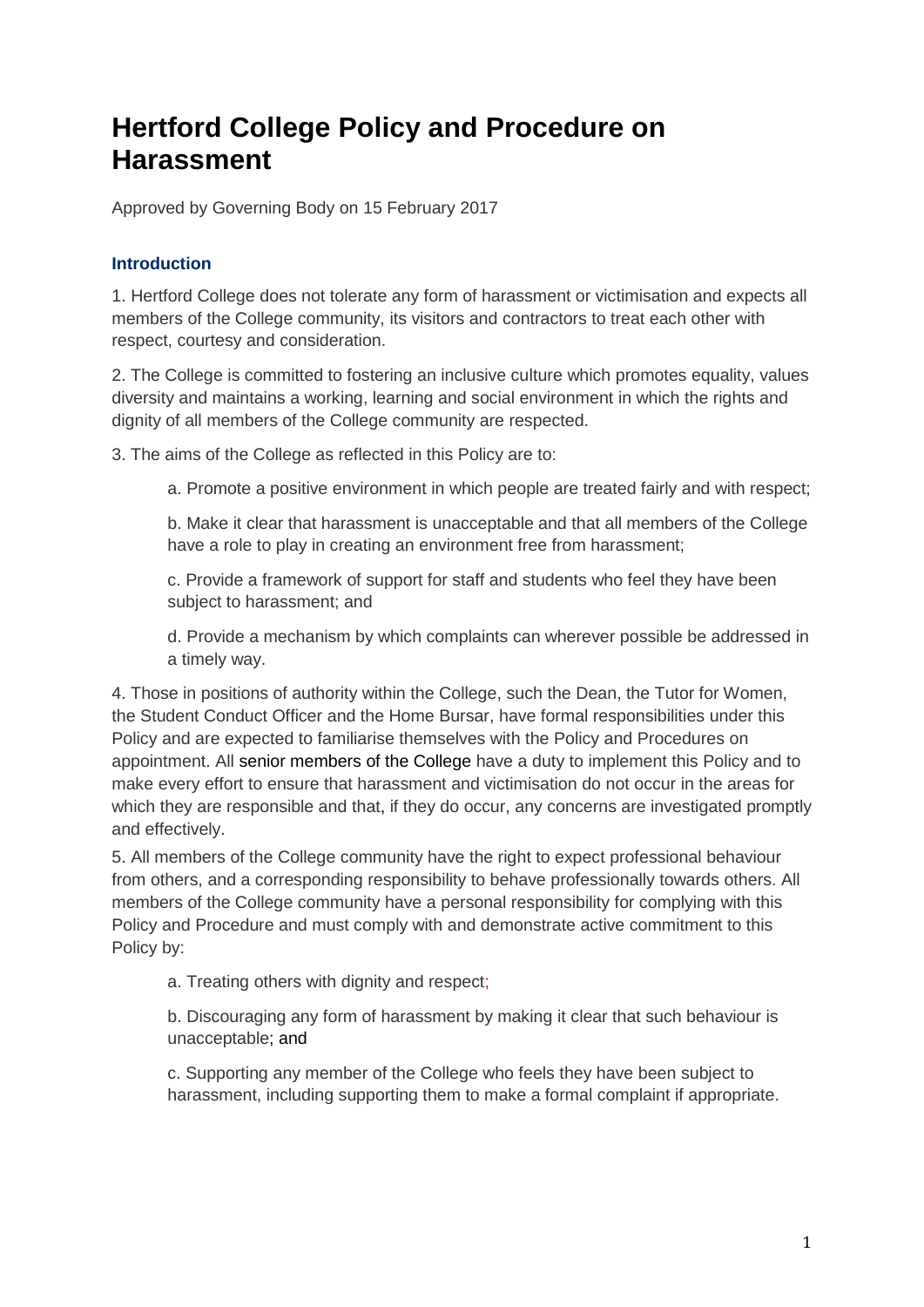6. This Policy and Procedures are designed to deal with harassment which occurs primarily within the environment of one or more colleges. Incidents of harassment that occur outside the college environment and/or solely within the University environment will normally be dealt with under the appropriate University procedure.<sup>1</sup> If there is doubt as to whether the college or University procedure applies, you are advised to seek advice from the relevant college officers described in this Procedure, the Director of Student Welfare and Support Services or the University's Harassment Line.

7. This Policy and Procedures should be read alongside other Hertford College policies and procedures, including the staff handbook, disciplinary code and Information for Members. These can be found at: [https://www.hertford.ox.ac.uk/my-hertford/documents-and-policies.](https://www.hertford.ox.ac.uk/my-hertford/documents-and-policies)

8. Any member of the College community who feels they have been subject to harassment can also contact the University Harassment Advisory Service, or their local Harassment Advisor, for support. The Service is also available to those against whom an allegation of harassment has been made. Other sources of help and advice can be found at: [www.admin.ox.ac.uk/eop/harassmentadvice.shtml](http://www.admin.ox.ac.uk/eop/harassmentadvice/)

## **Definitions**

<u>.</u>

9. A person subjects another to **harassment** where they engages in unwanted and unwarranted conduct which has the purpose or effect of:

- violating another person's dignity, or
- creating an intimidating, hostile, degrading, humiliating or offensive environment for another person.<sup>2</sup>

The recipient does not need to have explicitly stated that the behaviour was unwanted.

10. Freedom of speech and academic freedom $3$  are protected by law though these rights must be exercised within the law. Vigorous academic debate will not amount to harassment when it is conducted respectfully and without violating the dignity of others or creating an intimidating, hostile, degrading, humiliating or offensive environment for them.

11. **Bullying** is a form of harassment and may be characterised as offensive, intimidating, malicious or insulting behaviour, or misuse of power through means intended to undermine, humiliate, denigrate or injure the recipient.

12. The College seeks to protect any member of the College community from **victimisation**, which is a form of misconduct which may itself result in a disciplinary process. The College will regard as victimisation any instance where a person is subjected to detrimental treatment because they have, in good faith:

- a) made an allegation of harassment, or
- b) indicated an intention to make such an allegation, or
- c) assisted or supported another person in bringing forward such an allegation, or

<sup>1</sup> [www.admin.ox.ac.uk/eop/harassmentadvice/policyandprocedure/](http://www.admin.ox.ac.uk/eop/harassmentadvice/policyandprocedure/)

<sup>&</sup>lt;sup>2</sup> Statute XI: University Discipline [\(www.admin.ox.ac.uk/statutes/352-051a.shtml#\\_Toc28142342\)](http://www.admin.ox.ac.uk/statutes/352-051a.shtml#_Toc28142342)

<sup>&</sup>lt;sup>3</sup> The college policy on freedom of speech and the code of conduct on external speakers is at [https://www.hertford.ox.ac.uk/my-hertford/documents-and-policies.](https://www.hertford.ox.ac.uk/my-hertford/documents-and-policies)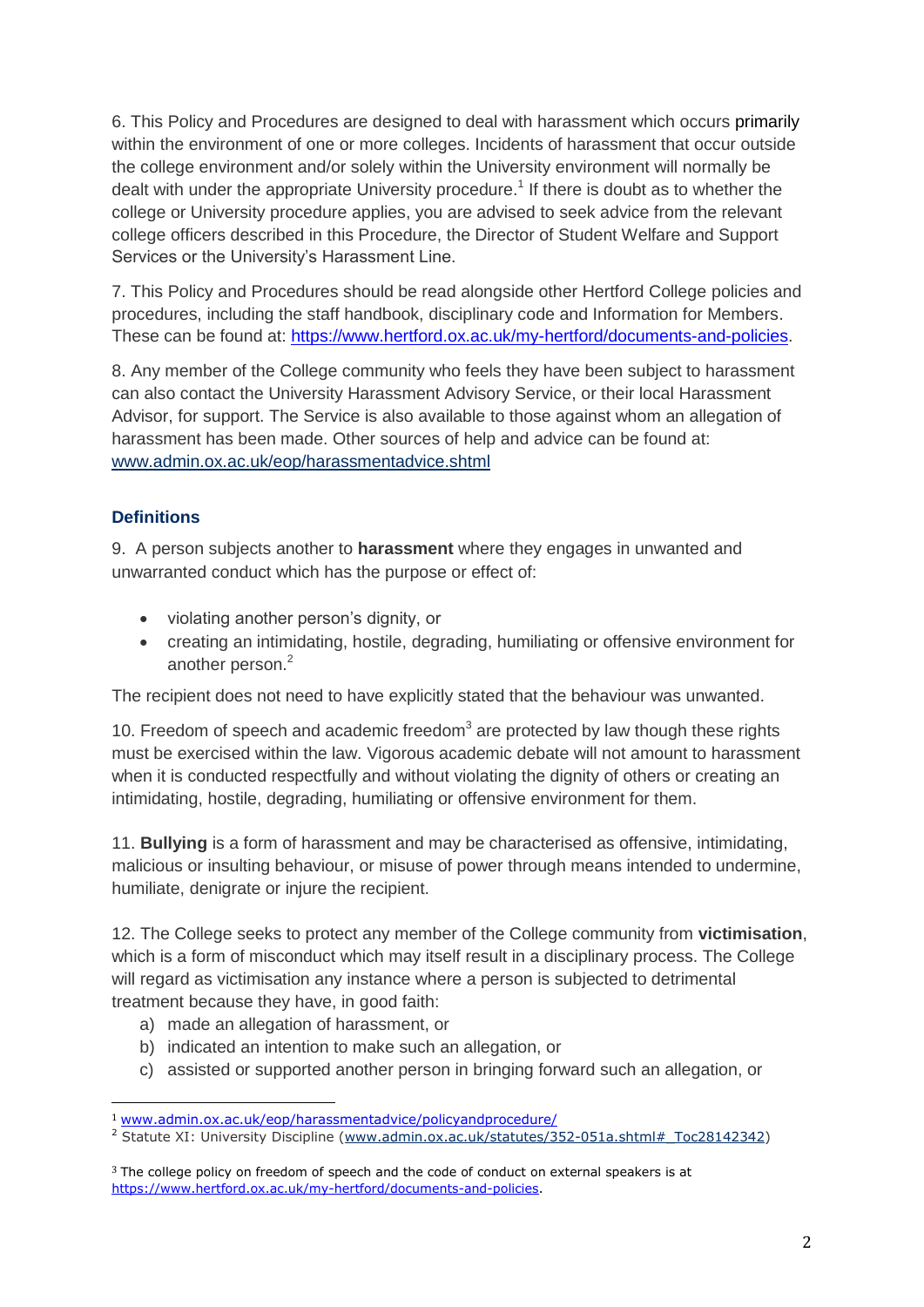- d) participated in an investigation of a complaint, or
- e) participated in any disciplinary hearing arising from an investigation, or
- f) taken any other steps in connection with this Policy and Procedure, or
- g) is suspected of having done so.

### **Behaviours**

13. Harassment may involve repeated forms of unwanted and unwarranted behaviour, but a one-off incident can also amount to harassment.

14. The intentions of the alleged harasser are not always determinative of whether harassment has taken place. The perception of the complainant and the extent to which that perception is in all the circumstances reasonable will also be relevant.

15. Being under the influence of alcohol, drugs or otherwise intoxicated is not an excuse for harassment.

16. Harassment can take a variety of forms:

- a) Through individual behaviour
	- face to face, either verbally or physically
	- through other forms of communication, including but not limited to, written communications and communications via any form of electronic media or mobile communications device: such behaviour may also amount to a breach of the college's regulations relating to the use of Information Technology Facilities <sup>4</sup>
	- directly to the person concerned, or to a third party
- b) Through a prevailing workplace or study environment which creates a culture which tolerates harassment or bullying, for example the telling of homophobic or racist jokes.

17. Examples of behaviour which **may** amount to harassment under this Policy include (but are not limited to) the following:

- a) unwanted physical contact, ranging from an invasion of space to an assault, including all forms of sexual harassment, including:
	- inappropriate body language
	- sexually explicit remarks or innuendoes
	- unwanted sexual advances and touching
- b) offensive comments or body language, including insults, jokes or gestures and malicious rumours, open hostility, verbal or physical threats: these include all forms of harassment and abuse on the grounds of disability, race or sexual orientation
- c) insulting, abusive, embarrassing or patronising behaviour or comments
- d) humiliating, intimidating, and/or demeaning criticism
- e) persistently shouting at, insulting, threatening, disparaging or intimidating an individual
- f) constantly criticising an individual without providing constructive support to address any performance concerns

<sup>-</sup><sup>4</sup> <http://www.it.ox.ac.uk/policies-and-guidelines>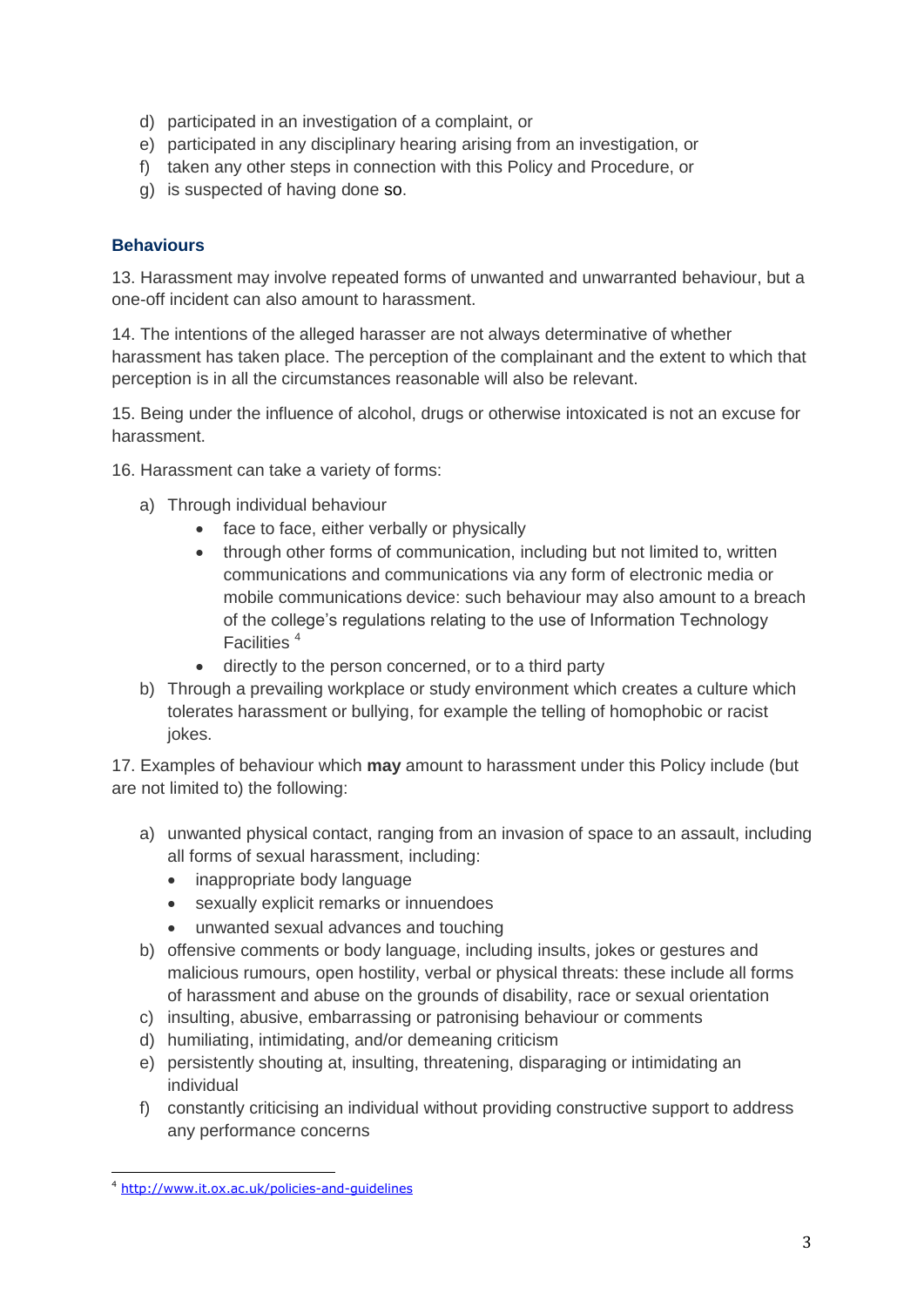- g) persistently overloading an individual with work that they cannot reasonably be expected to complete
- h) posting offensive comments on electronic media, including using mobile communication devices
- i) threatening to disclose, or disclosing, a person's sexuality or disability to others without their permission
- j) deliberately using the wrong name or pronoun in relation to a transgender person, or persistently referring to their gender identity history
- k) isolation from normal work or study place, conversations, or social events
- l) publishing, circulating or displaying pornographic, racist, homophobic, sexually suggestive or otherwise offensive pictures or other materials.

**18. Stalking may** also be a form of harassment and may be characterised by any of the following repeated and unwanted behaviours:

- a) Following a person;
- b) Contacting, or attempting to contact, a person by any means;
- c) Publishing any statement or other material
	- Relating or purporting to relate to a person, or
	- Purporting to originate from a person;
- d) Monitoring the use by a person of the internet, email or any other form of electronic communication;
- e) Loitering in any place (whether public or private);
- f) Interfering with any property in the possession of a person;
- g) Watching or spying on a person including through the use of CCTV or electronic surveillance.

# **Application of the Policy**

19. Harassment is a serious offence. Any member of the College community who feels they have been subject to harassment can make a complaint via the appropriate Procedure: see Annexe A for the Procedure in relation to complaints about staff; and Annexe B for the Procedure in relation to complaints about students.

20. When a criminal offence may have been committed, the relevant harassment Procedure may not be appropriate. These cases will include, but not be limited to, serious assault or threat of serious assault. Student members can seek advice from the Dean, the Tutor for Women and Harassment Officer, the Welfare Co-ordinator, the university's Director of Student Welfare and Support Services and/or approach the Police directly; and staff members can seek advice from the Home Bursar (or Tutor for Women if appropriate) and/or approach the Police directly. Further guidance on dealing with cases of sexual assault or sexual violence is available from the University at:

www.admin.ox.ac.uk/eop/harassmentadvice/policyandprocedure/quidance/.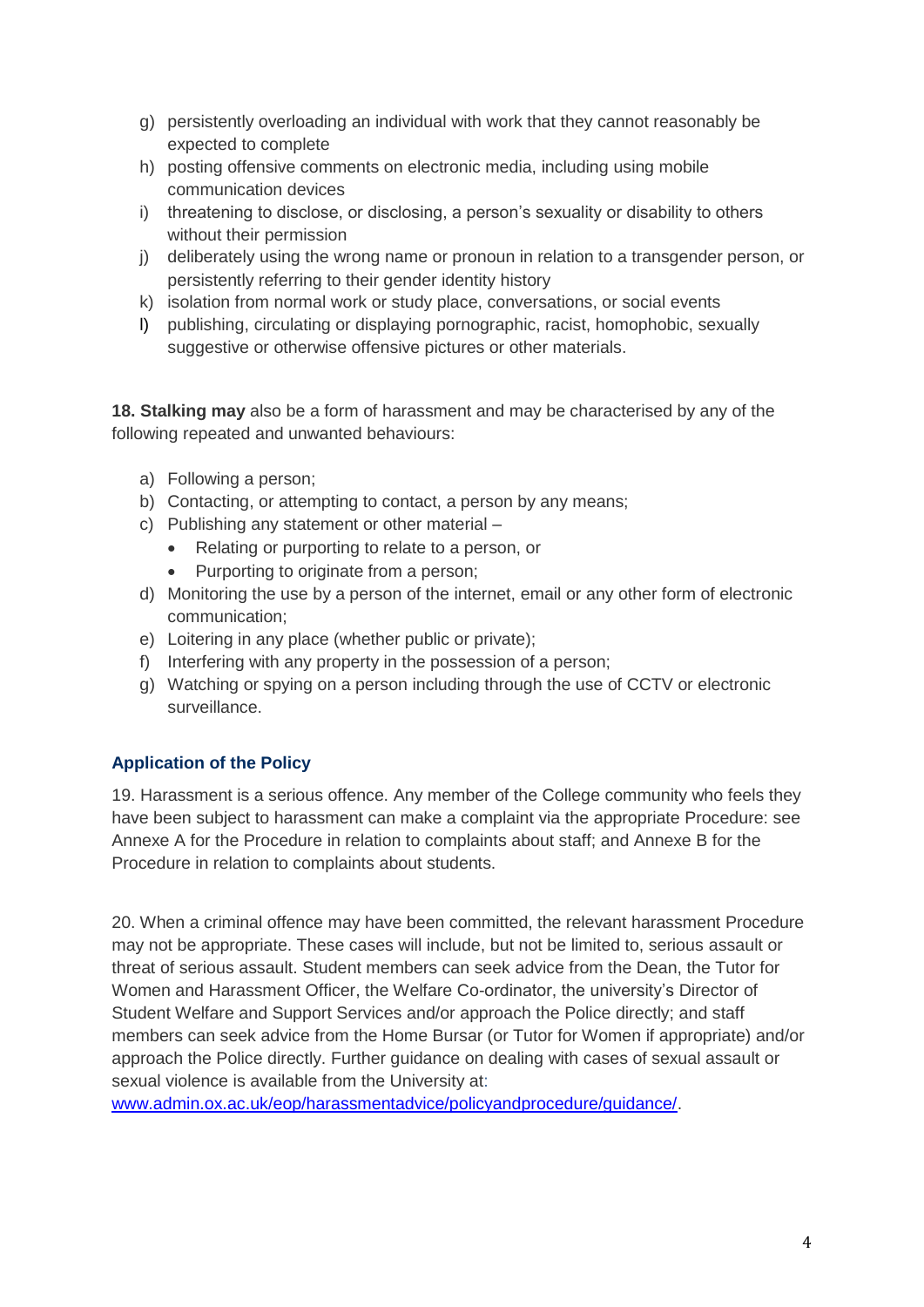21. Incidents of harassment that occur outside of the college environment and within the University environment will normally be dealt with under the appropriate University procedure. These procedures can be found at:

[www.admin.ox.ac.uk/eop/harassmentadvice/policyandprocedure/](http://www.admin.ox.ac.uk/eop/harassmentadvice/policyandprocedure/)

22. If a complainant is deemed to have known or to have reasonably been expected to know that a complaint was unfounded, the allegation of harassment may be judged to be vexatious or malicious, and disciplinary action may be taken against them. No action will be taken if a complaint which proves to be unfounded is judged to have been made in good faith.

23. All parties involved in a complaint (including any witnesses who may be interviewed as part of any investigation, or trade union representatives supporting any of the parties) should maintain the confidentiality of the process. Those involved in advising complainants should, where possible, seek the consent of the individual for the onward disclosure of relevant information to those with a clear need to know. Where such consent is not forthcoming, the person entrusted with the information should make it clear that, in exceptional circumstances, it may be necessary to disclose the information, taking account of the duty of care which may be owed to the individual and/or others.

24. This Policy and Procedure may be found at [https://www.hertford.ox.ac.uk/my](https://www.hertford.ox.ac.uk/my-hertford/documents-and-policies)[hertford/documents-and-policies](https://www.hertford.ox.ac.uk/my-hertford/documents-and-policies) or are available in hard copy from the College Office in OB1.1. Copies in alternative formats are available on request.

25. This Policy and Procedure will be subject to regular review by Welfare Committee in Trinity Term of each academic year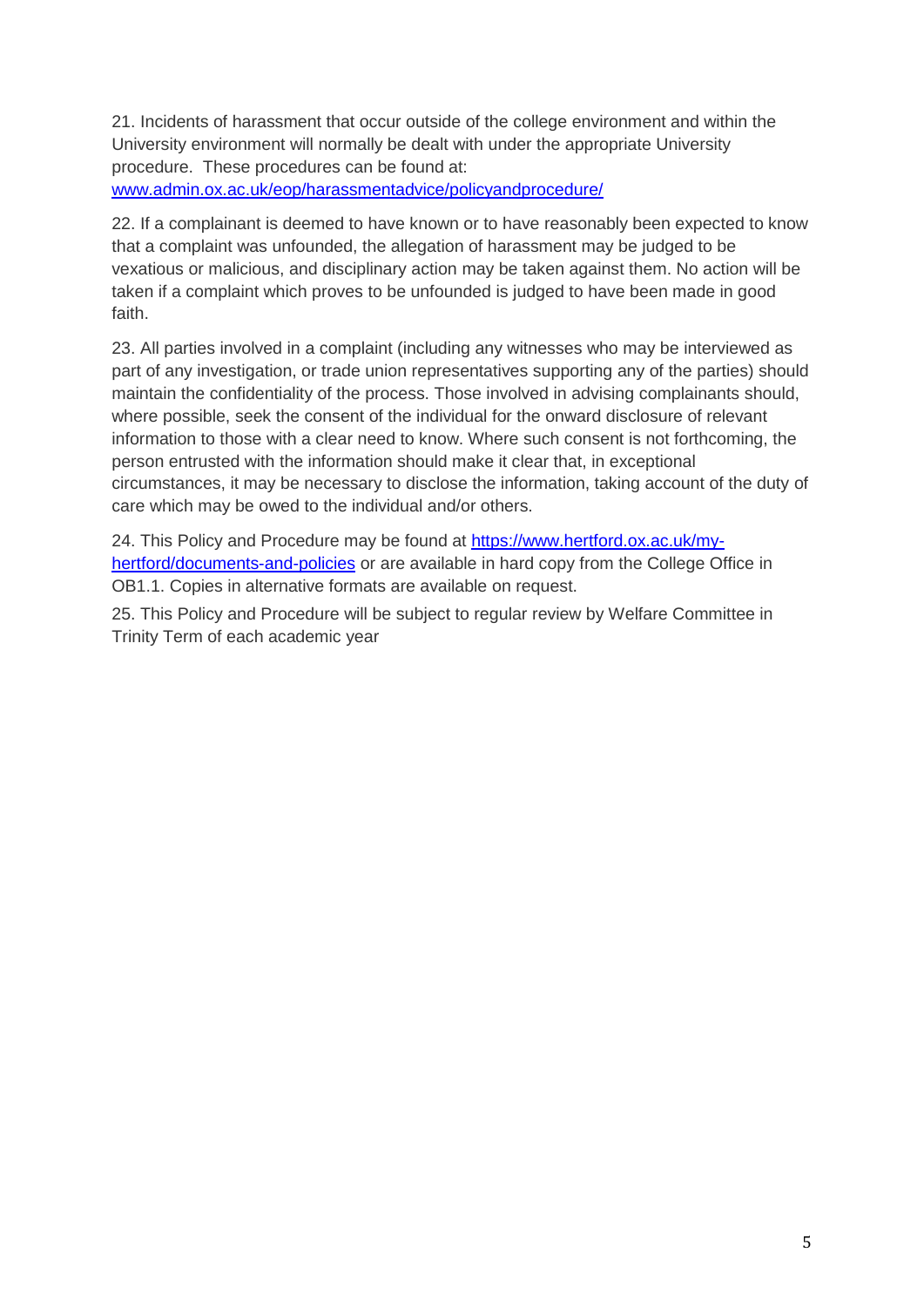# **Annex A: Complaints of harassment against College staff**

1. The Procedure below applies in all cases where the person who is the subject of the complaint is a member of College staff, or who has an association with a particular college, short of an employment contract. The Home Bursar will have oversight of all cases, and will take the lead as appropriate in liaising with other parts of the collegiate University.

2. Where the complainant is a student, support during this process will be provided by the Dean and/or Welfare Co-ordinator and/or Tutor for Women and, where relevant, the Director of Student Welfare and Support Services.

### **Initial action**

3. The Procedure below assumes that the individual has not been able first to resolve the issue through an informal approach. If a member of staff wishes to seek informal resolution, they should approach the Home Bursar to ask for help in achieving a resolution of the problem. Students should seek support from the Dean. At no time should a student or staff member feel obliged to approach an alleged harasser.

4. In some situations, it may be appropriate to ask the parties to consider entering into a mediation or conciliation process. Although mediation or conciliation may be attempted at any time before or after a formal investigation, it may be particularly helpful if it is considered at an early stage before the formal procedure is invoked. Depending on the situation, it may be appropriate to engage in in-house mediation or conciliation, or alternatively to use an external provider.

5. In the case of a complaint involving two members of staff, an experienced mediator or conciliator acceptable to both parties will normally be nominated by the Home Bursar, who may seek advice from the University's Director of Human Resources if appropriate, for example, in the case of a joint appointment. In the case of a complaint involving a member of staff and a student, the Home Bursar will consult the Dean, who may seek advice from the Director of Student Welfare and Support Services as appropriate. The mediator or conciliator will meet with the parties separately and as soon as practicable to begin to seek a resolution. The normal expectation is that resolution would be achieved within 20 working days of the initial meetings with the parties (although this time limit may be extended by agreement). Any agreed outcome will normally be recorded in writing.

6. All those involved in the mediation or conciliation process must maintain appropriate confidentiality.

# **Complaints procedure**

7. If informal action does not succeed in resolving the situation, or would not be appropriate given the nature of the complaint, the complainant should make a written complaint. If the complainant is a member of staff, the complaint should be submitted to the Home Bursar. If the complainant is a student, the complaint should be submitted to the Dean who will then communicate it to the Home Bursar and/or relevant Head of Department. A student complainant may also seek support as relevant from the Tutor for Women, Welfare Co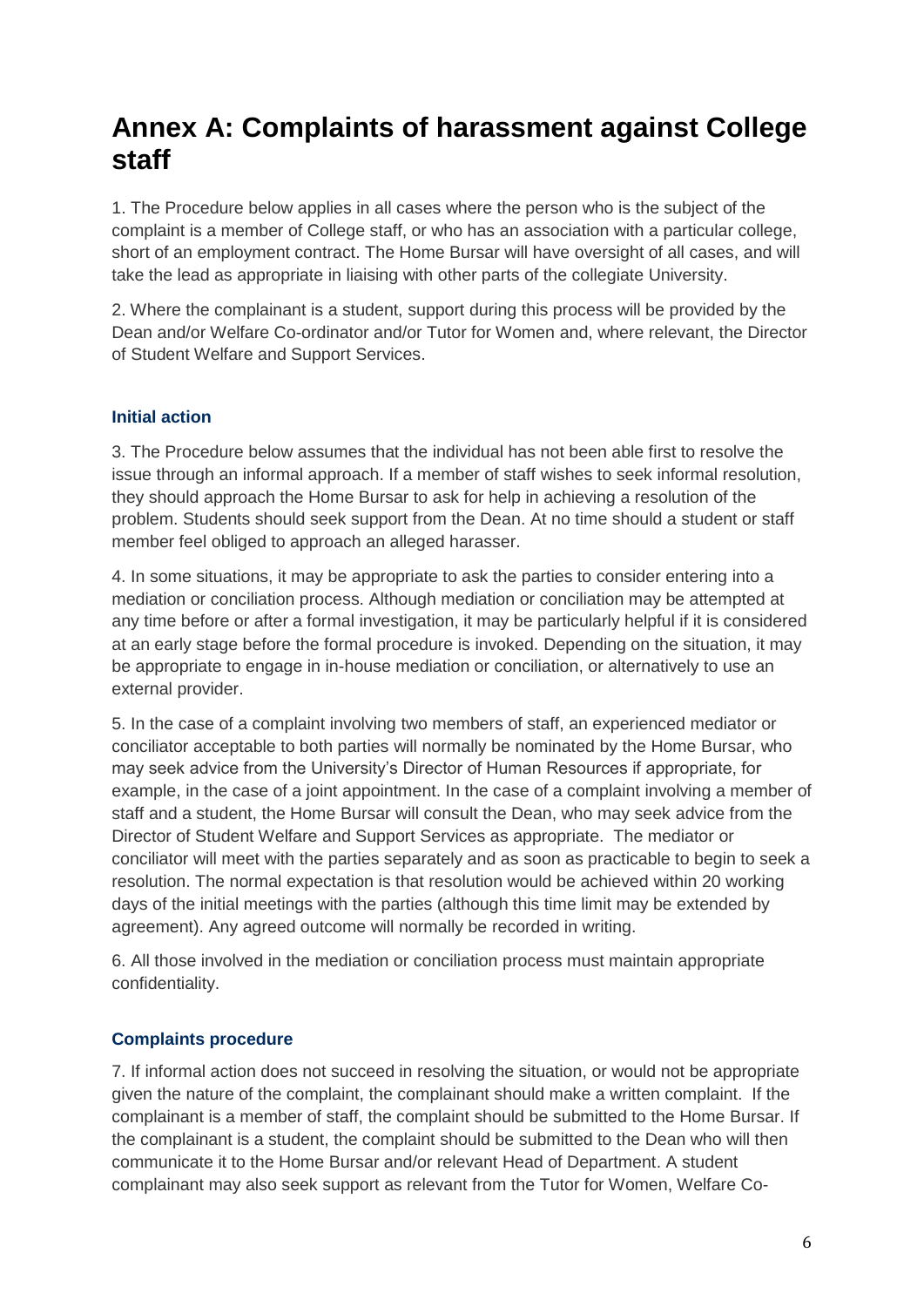ordinator or university Director of Student Welfare and Support Services. In cases where it is not immediately clear to whom a complaint should be addressed, or if the complainant feels it is not appropriate to approach the Home Bursar/Dean, or wishes to make a complaint against the Home Bursar/Dean, advice may be sought from the Tutor for Women or Dean as appropriate. Students and staff can seek support from College Harassment Advisors throughout the complaints process. If the student or staff member does not feel comfortable contacting a College Harassment Advisor, they can contact the Harassment Line for details of another advisor (Tel. 01865 270760 or e-mail [harassment.line@admin.ox.ac.uk\)](mailto:harassment.line@admin.ox.ac.uk).

#### **Submission of the complaint**

8. In the submission to the Home Bursar or Dean, the complainant should set out as clearly and succinctly as possible

- a) the nature of the behaviour that they are concerned about;
- b) the effect of this behaviour on them; and
- c) the resolution they are seeking.

The complaint should include dates and details of any witnesses to any incidents referred to in the complaint, together with any documentary evidence. The complainant should also explain what attempts, if any, have been made to resolve the difficulties and the outcome they are seeking.

9. Every effort will be made to achieve a prompt resolution to the complaint – the aim being to conclude the investigation within a period of no more than six weeks. Both the complainant and the person who is the subject of the complaint will be expected to cooperate with the College in achieving that result. In exceptional cases, an investigation may take longer than six weeks, and both parties will be kept updated about the progress of the investigation.

10. Both parties to the complaint have the right to be accompanied and supported if applicable: by a trade union representative or by a colleague of their choice from within the College at any meeting held under this procedure. If the complaint involves a student they may be accompanied by another student member of the College or a member of the College's welfare team, a senior member of the College, or a member of staff from OUSU's Student Advice Service. These people must maintain appropriate confidentiality.

11. There may be circumstances in which an aggrieved party is not willing, or able, to make a formal complaint but the Home Bursar or Dean considers that the implications for the aggrieved person or others actually or potentially affected are serious. This may include cases where other parties, but not the aggrieved party, have made a complaint. In this case, the Head of House or other senior member may initiate an investigation and make a decision on further action on the basis of such evidence as is available.

#### **Action by the Home Bursar on receipt of a complaint**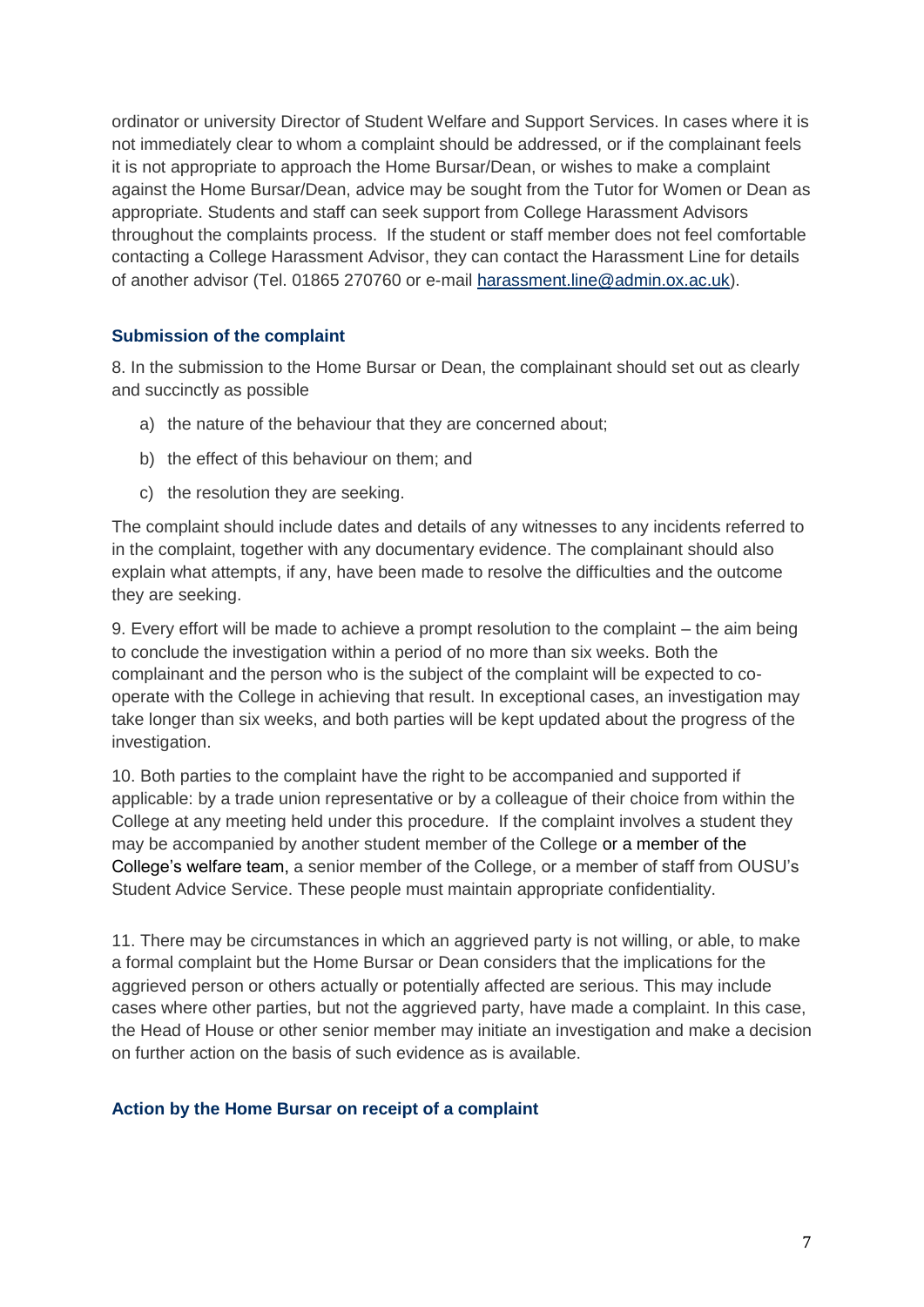12. On receipt of a complaint, the Home Bursar will, in consultation with the Dean in the event of a student complainant, take such steps as they think necessary or appropriate to understand the nature of the complaint and the outcome sought which may include:

- a) informing the person against whom a complaint has been made of the allegations against him or her;
- b) meeting separately with the complainant and the alleged harasser (at which meetings they should be provided with the right to be accompanied);
- c) speaking to other relevant people on a confidential basis; and/or
- d) obtaining further relevant information.

13. The Home Bursar will then decide how to proceed, and will inform the parties in writing. They may make such enquiries as are necessary to determine the complaint, or may commission an investigation, where circumstances preclude them from concluding the matter in a timely fashion.

14. The Home Bursar may also determine that immediate interim action is necessary pending the outcome of a formal process.

#### **Investigation**

15. The purpose of an investigation is to establish the relevant factual evidence in connection with the allegation(s) made by the complainant.

16. As a general rule, the Investigator<sup>5</sup> should not have had previous involvement with the issues in the case. The investigation should be concluded as soon as is reasonably practicable. The Investigator will prepare a report and may, if specifically requested to do so by the Home Bursar, make recommendations on possible courses of action.

17. The Home Bursar will inform the complainant and the person who is the subject of the complaint in writing (i) of the conclusions they have reached having reviewed the evidence, including any investigation report; (ii) of the action the Home Bursar intends to take; and (iii) of the reasons for any such action.

18. The Home Bursar will also inform any other parties who have been asked to participate in an investigation that the investigation has been concluded.

#### **Investigation procedure**

19. The procedure for an investigation will normally be as follows, but may be adapted by the Investigator to meet the needs of the case:

a. The Investigator will meet the complainant to confirm the details of the complaint.

b. The complaint as clarified will be forwarded to the person complained against together with any other relevant material that the Investigator has.

c. The Investigator will interview, where reasonably practicable, individuals identified by the complainant as having relevant evidence.

<sup>&</sup>lt;u>.</u> <sup>5</sup> The Investigator will be a senior member of staff, for example the Registrar or Bursar, and will be chosen by the Home Bursar as appropriate for the particular complaint under consideration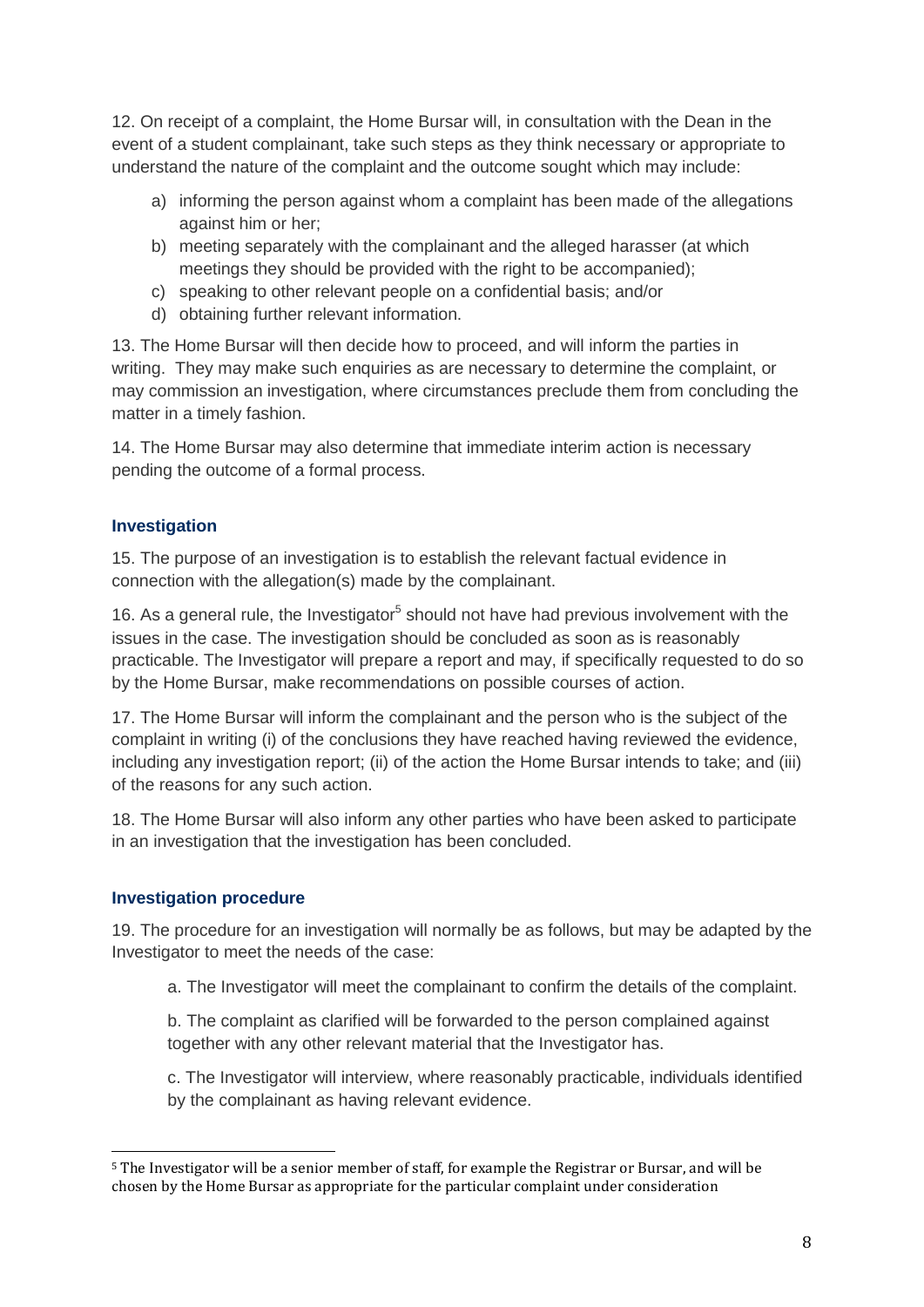d. The Investigator will meet the person complained against to hear their response to the complaint and any further evidence that has come to light.

e. The Investigator will interview, where reasonably practicable, individuals identified by the person complained against as having relevant evidence.

f. Having considered all the evidence, including any relevant documents, the Investigator will prepare a written report of their findings, in relation to which they may check relevant sections in draft with the parties before finalising.

g. The report will be forwarded to the Home Bursar, usually with a copy to the Principal, and, if the complainant is a student, normally to the Dean. In cases involving students, consent should be sought from the complainant to inform their department if appropriate. The Dean will ensure that appropriate support is available to students following an investigation.

#### **Possible outcomes of a complaint**

20. Depending on the nature of the complaint and the evidence found, including the findings of any investigation report, the Home Bursar, in consultation with relevant College Officer(s) and the HR manager, and, in the event of a student complainant, the Dean, will either:

a) Take no further action, other than, where appropriate, implementing or suggesting steps that would help to restore reasonable professional relationships between the parties.

or

b) Initiate resolution of the issues (e.g. by requiring that certain individuals undergo specific training, or implementing practical arrangements to improve professional relationships). If a successful resolution is achieved the case will be closed, but the situation will be monitored for an appropriate period.

or

c) Institute disciplinary proceedings where the Home Bursar is reasonably satisfied that there is evidence to support allegations of harassment of a sufficiently serious nature that should be further examined through the disciplinary process. In this event, the Home Bursar will determine what intermediate measures are necessary, including any reallocation of duties, in consultation as appropriate with the relevant department, and following procedures outlined in the Staff Handbook.

or

d) In rare cases disciplinary action may be instituted against the complainant if the Home Bursar is satisfied that the complaint of harassment is unfounded and not made in good faith.

### **Appeal from the Home Bursar's decision**

21. If either party does not accept the outcome of the complaint (including any judgement that the complaint was vexatious), they may invoke the relevant grievance or complaint procedure within the time scales specified. For staff, see the Staff Handbook and for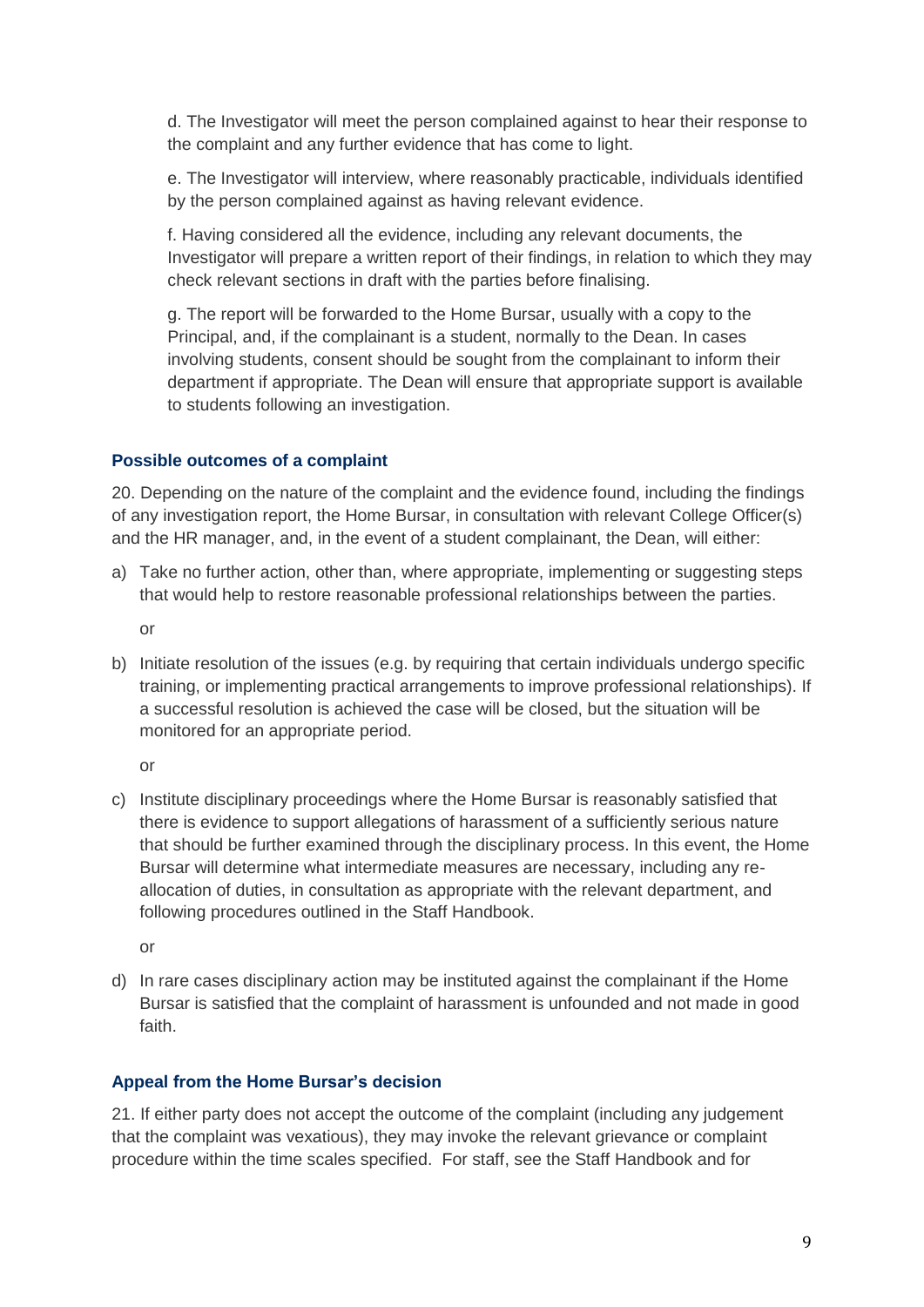students, consult with the Dean or Tutor for Women, as appropriate. If the complainant is a student, a Completion of Procedures letter should be issued.

22. If a student complainant is not satisfied with the outcome following the investigation of the formal written complaint, they may be able to apply to the Office of the Independent Adjudicator for Higher Education (OIA) for a review of the case. They must do so within three months of the date of the Completion of Procedures letter.

#### **Potentially criminal conduct**

23. This Procedure may not be applicable where the allegations are of behaviours that may attract criminal sanction. This would include, but not be limited to, cases of serious assault or threat of assault. The Home Bursar will decide which procedure is appropriate.

### **Confidentiality**

24. Information concerning allegations of harassment must so far as reasonably possible be held in confidence by those to whom it is divulged. Unnecessary disclosure of such allegations may attract disciplinary sanction. Information will be shared on a need-to-know basis, including as appropriate with the individual against whom a complaint is brought. Once a formal complaint is pursued, it is likely to be appropriate and/or necessary for certain information to be provided to others within the College, the University, or to external bodies.

25. Those to whom disclosure may be made outside the University include the police, the Office of the Independent Adjudicator ("OIA") and the civil and criminal courts. The College will not normally report a matter to the police without the complainant's agreement, except in those rare circumstances where there is sufficient evidence to suggest that an individual poses an extreme risk.

### **Records**

-

26. The College and all those involved in this process must comply with the principles of the Data Protection Act 1998<sup>6</sup>. These include ensuring that personal data is kept accurate and up-to-date, held securely, and not kept for longer than necessary.

27. Those interviewed in the course of any investigation will be asked to review the notes of their individual discussions with the Investigator as soon as is reasonably possible in order to comment on any inaccuracies or omissions.

28. The Home Bursar, and if the student is a complainant, the Dean, should be consulted about filing and retaining any notes and documents, all of which must be held in confidence.

<sup>&</sup>lt;sup>6</sup> <https://www.hertford.ox.ac.uk/my-hertford/documents-and-policies> and <http://hertfordonly.hertford.ox.ac.uk/dpfoi/>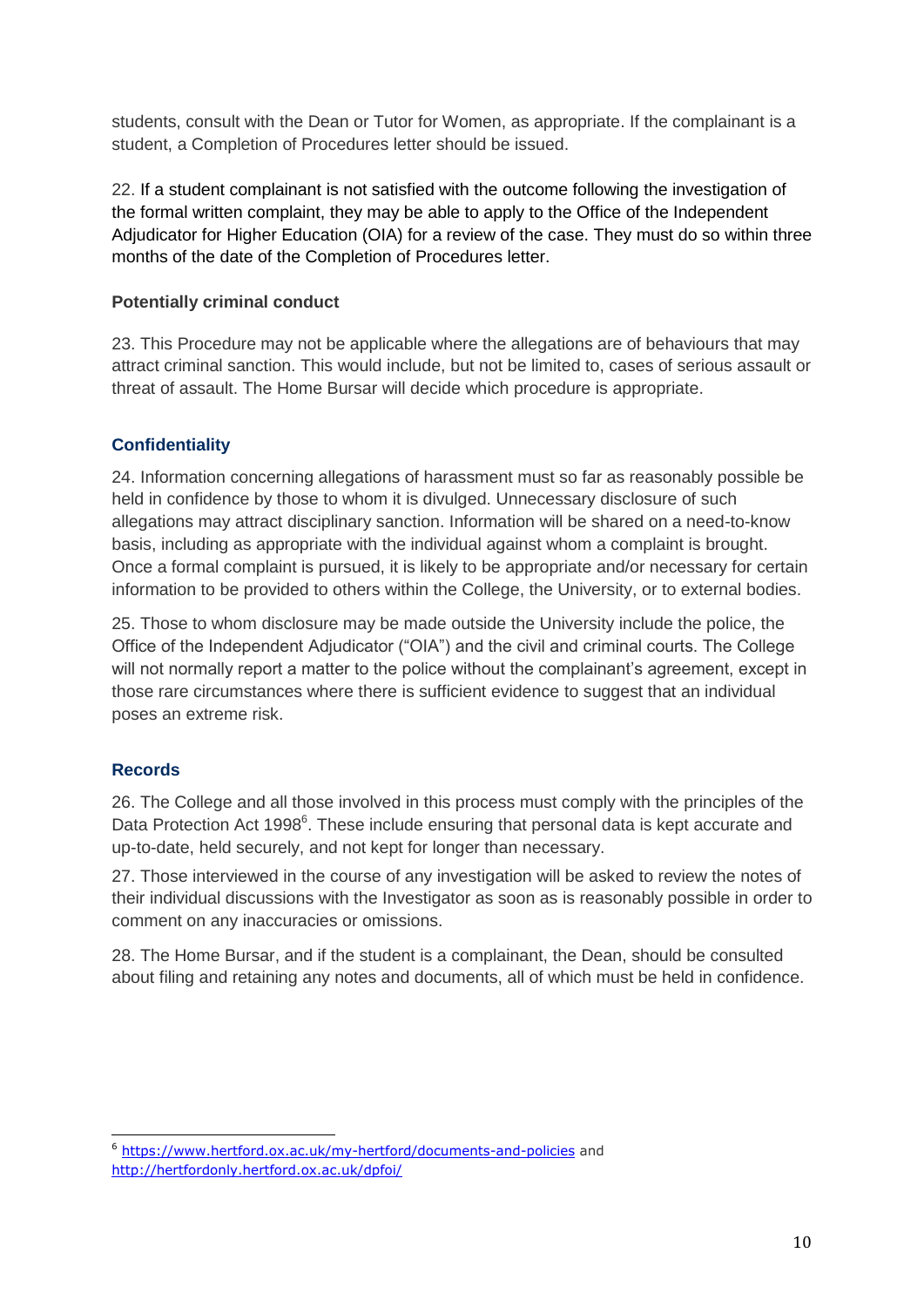# **Annex B: Complaints of harassment against students**

1. This Procedure is designed to deal with student complaints of harassment by other students that arise in a College context. Complaints of harassment brought by students against college-only staff will be dealt with under the staff Procedure above, and complaints by students against University staff will be dealt under the University Procedure. In all cases a student complainant will be supported by the Dean (and/or Welfare co-ordinator and/or Tutor for Women if more appropriate) and, if appropriate, the Director of Student Welfare and Support Services. If a student is unsure whether a particular instance of harassment falls under the University's procedures or College procedures, they should seek advice from the Dean, Tutor for Women or DSWSS.

2. If a member of College staff wishes to make a complaint of harassment against a student, this will normally be considered as a disciplinary issue. In the first instance, a member of staff should seek support and guidance from the Home Bursar, who should consult the Dean and/or DSWSS as relevant.

3. The Dean and Tutor for Women/Harassment Officer can provide support to students, and to staff requiring advice on student cases. The Dean will have oversight<sup>7</sup> of all cases referred to them under this Procedure, and will take the lead as appropriate in liaising with other parts of the collegiate University. The Dean will act as a source of information and advice for the College on student cases of harassment, and will make referrals as appropriate. They will also be responsible for recording and reporting of cases referred to their office under this Procedure.

4. In serious cases, it is likely to be appropriate to proceed directly to stages 2 and 3 of this Procedure.

# **Stage 1 - Informal action**

.<br>-

5. In some cases, a student who feels that they are being harassed by another student may feel able to approach the person in question to explain what conduct they find upsetting, offensive or unacceptable, and to ask that person to refrain from that behaviour. At no time should a student feel obliged to approach an alleged harasser, and the College does not wish to suggest that a student who feels that they have been harassed is responsible for rectifying the situation. It may often be appropriate to proceed directly to stages 2 and 3 of the procedure.

6. Before taking informal action, the student could discuss the situation with a College Harassment Advisor. If the student does not feel comfortable contacting a College Harassment Advisor, they can contact the Harassment Line for details of another advisor (Tel. 01865 270760 or e-mail harassment.line@admin.ox.ac.uk). Harassment Advisors will not approach the alleged harasser on behalf of an individual. Details of the role of the harassment advisor can be found at

 $7$  Oversight in this context refers to the Dean being aware of all cases so as to ensure the provision of appropriate support to students.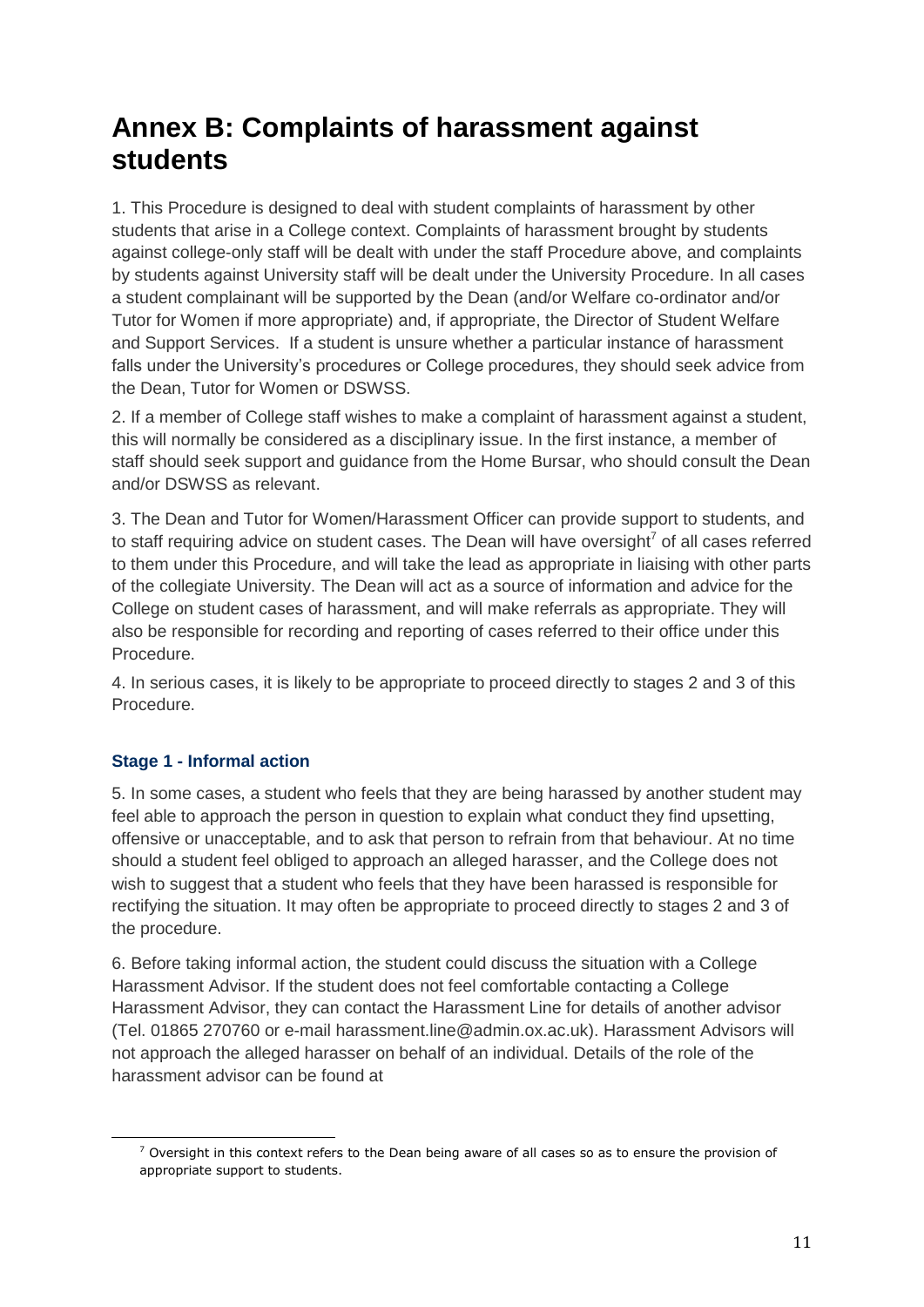[www.admin.ox.ac.uk/media/global/wwwadminoxacuk/localsites/equalityanddiversity/docume](http://www.admin.ox.ac.uk/media/global/wwwadminoxacuk/localsites/equalityanddiversity/documents/harassment/role.pdf) [nts/harassment/role.pdf.](http://www.admin.ox.ac.uk/media/global/wwwadminoxacuk/localsites/equalityanddiversity/documents/harassment/role.pdf)

7. Other sources of advice when considering informal resolution include the Welfare Coordinator, the Chaplain, the JCR and MCR welfare representatives or officers, Student Peer Supporters, and OUSU's Student Advice Service (Tel. 01865 288466 or email [advice@ousu.org\)](mailto:advice@ousu.org).

8. These sources of support and advice are also available to students who have been accused of harassment.

## **Stage 2 - Student Welfare and Support Services**

9. If informal action does not succeed in resolving the situation, or would not be appropriate given the nature of the behaviour, the Dean and Tutor for Women/Harassment Officer are available for support and advice to any student who feels that they are being harassed. Initial contact is best made by email.

10. The Dean will refer the student to a staff member trained in dealing with harassment cases, normally the Tutor for Women. This staff member will be available to support the student throughout the process, including if they decide to move to [stage 3](http://www.admin.ox.ac.uk/eop/harassmentadvice/policyandprocedure/complaintsofharassmentagainststudents/#d.en.192167) and make a formal complaint, and will also provide support following the outcome of any formal complaint. The Dean will oversee all cases, and will advise and take action as appropriate. Actions taken will vary depending on the case. Actions taken by the trained staff member(s) may include:

- a) Giving advice on options for ways to proceed, and helping the student to make decisions on the action they want to take
- b) Referring the student to appropriate support services (such as the Student Counselling Service, Harassment Advisors and OUSU Student Advice Service).

Actions taken by the Dean may include:

- c) Facilitating a mediation or conciliation process between the student and the alleged harasser, if both parties agree. An experienced mediator or conciliator acceptable to both parties will normally be nominated by the Dean, who may seek advice from the University's Director of Student Welfare and Support Services. The mediator or conciliator will meet with the parties separately and as soon as practicable to begin to seek a resolution. The normal expectation is that resolution would be achieved within 20 working days of the initial meetings with the parties (although this time limit may be extended by agreement). Any agreed outcome will normally be recorded in writing. All those involved in the mediation or conciliation process must maintain appropriate confidentiality
- d) Referring a case to the University, if it transpires that the alleged harassment did in fact take place outside of the college environment and within the University environment
- e) Ensuring that relevant members of staff within the collegiate University are informed of the case if appropriate, with the student's consent, and having due regard for obligations of confidentiality owed to others.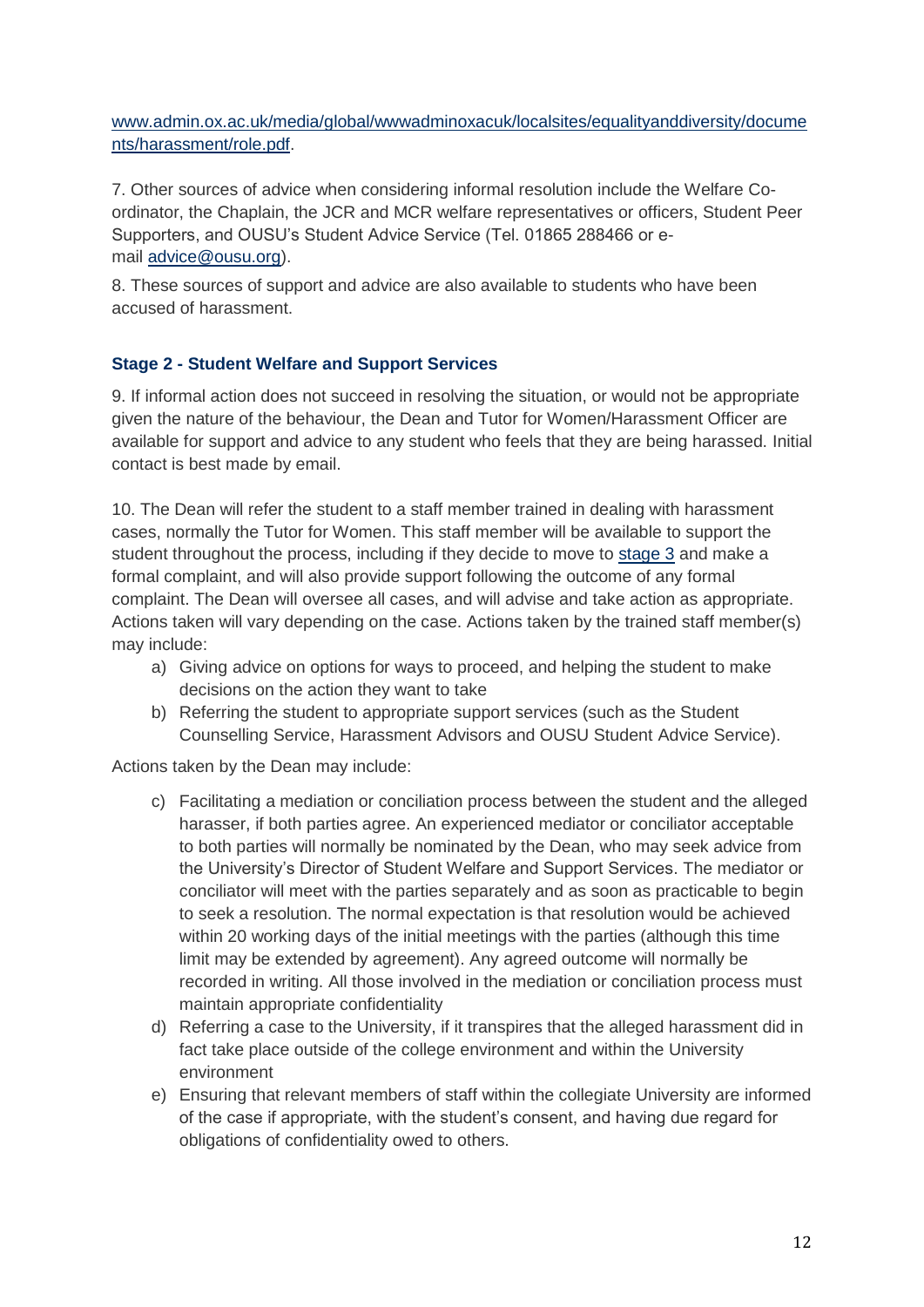11. Support from the Dean and Tutor for Women/Harassment Officer is also available to students against whom complaints of harassment have been made. Actions taken will vary depending on the case, but the support will be equivalent to that available to a student who feels that they are being harassed by another student, including referral to appropriate support services, and facilitation of a mediation or conciliation process if both parties agree. The Dean will ensure that, where a complainant and a student complained against are both seeking support, they will be dealt with by different members of staff, who will maintain appropriate confidentiality.

12. Support from the Dean and Tutor for Women/Harassment Officer is also available to students who wish to make or have made a complaint of harassment against a member of staff, under the [staff Procedure in Annexe A.](http://www.admin.ox.ac.uk/eop/harassmentadvice/policyandprocedure/complaintsofharassmentagainstuniversitystaff/)

13. Brief records will be kept of all meetings held and actions taken in relation to the case at this stage. These records will be managed in accordance with the principles of the Data Protection Act 1998<sup>8</sup>. These include ensuring that personal data is kept accurate and up-todate, held securely, and not kept for longer than necessary.

### **Stage 3 - Formal written complaint**

14. If action taken at stages 1 or 2 does not succeed in resolving the situation, or would not be appropriate given the nature of the complaint, the student should make a formal written complaint to the Student Conduct Officer (SCO) (Investigator). In some cases, it will be appropriate to proceed directly to this stage. In these cases, if the complainant has not already been offered appropriate support from a trained member of staff, this will happen.

15. The complaint should normally be made as soon as possible after the event(s) to which it refers, or normally within one month of the completion of any resolution attempts made at stages 1 and 2.

16. The complainant should set out as clearly and succinctly as possible

- a) the nature of the behaviour that they are concerned about;
- b) the effect of this behaviour on them; and
- c) where possible, the resolution they are seeking.

The complaint should include dates and details of any witnesses to any incidents referred to in the complaint, together with any documentary evidence. The complainant should also explain where appropriate any attempts that have been made to resolve the difficulties and, where possible, the outcome they are seeking. If the complainant has already made a statement about the behaviour under stage 2, this may be sent as their formal written complaint, with the proviso that the SCO may request further information.

17. The SCO or another person appointed by them, the Investigator, will investigate the case to establish the relevant factual evidence and decide on any actions which should be taken. This may include:

<u>.</u>

<sup>8</sup> <https://www.hertford.ox.ac.uk/my-hertford/documents-and-policies>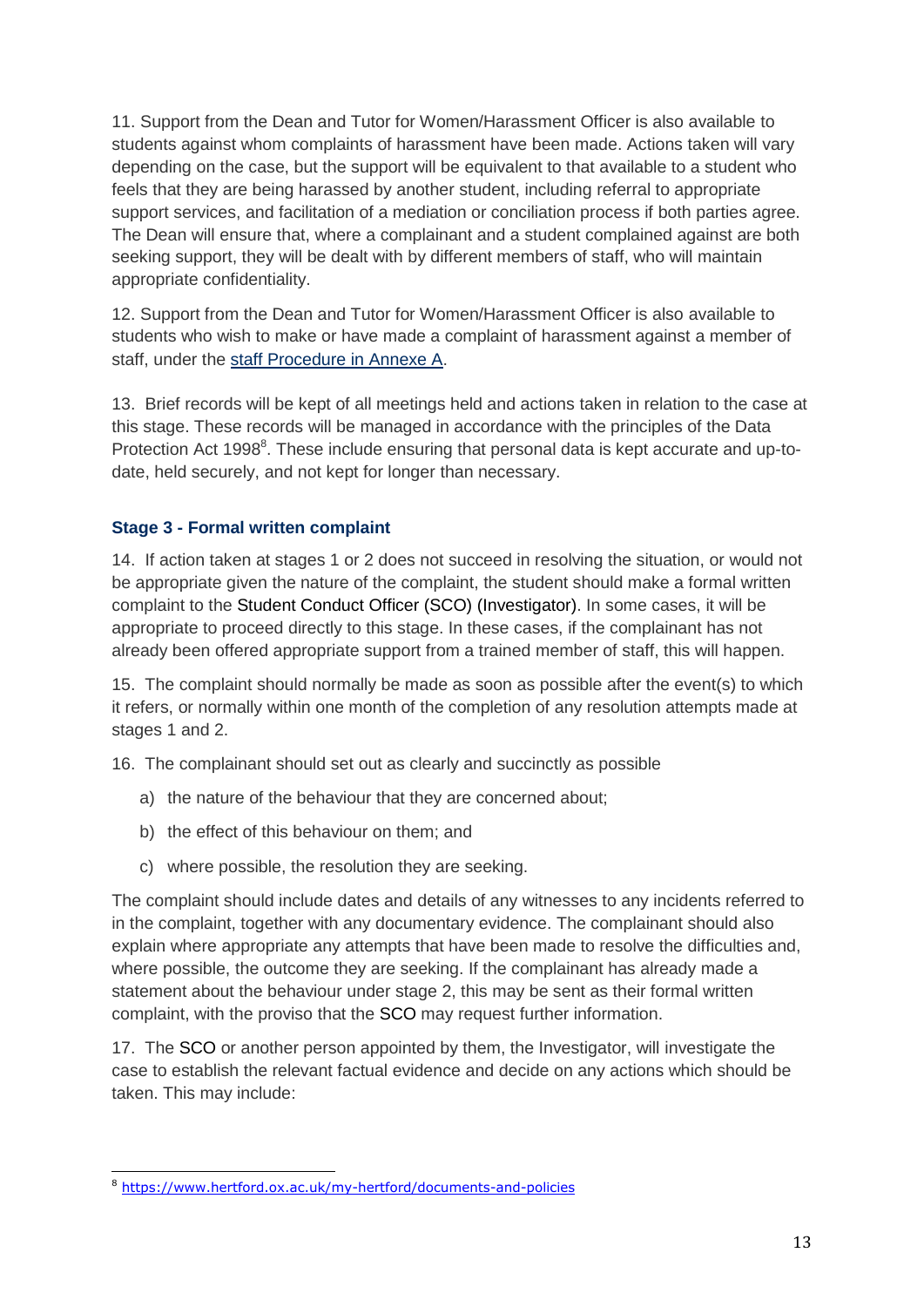- a) informing the person against whom a complaint has been made of the allegations against him or her;
- b) meeting separately with the complainant and the alleged harasser;
- c) speaking to other relevant people on a confidential basis; and/or
- d) obtaining further relevant information.

At all times both parties will have the right to be accompanied at meetings by another student member of the College, a member of the College welfare team, a senior member of the College, or a member of staff from OUSU's Student Advice Service.

18. Every effort will be made to achieve a prompt outcome to the complaint – the aim being to conclude the complaint within a period of one month. Both the complainant and the student who is the subject of the complaint will be expected to co-operate with the College in achieving that result. If it is not possible to resolve the issue within this timeframe, for example for reasons of complexity or the absence of relevant parties from Oxford, both parties will be kept informed.

19. At all times both the complainant and the student complained against will be kept informed of proceedings, and will be referred as appropriate to sources of support and advice. Both parties will be informed in writing of the outcome of the investigation of the complaint.

20. In some circumstances, in the interests of the complainant and/or the student complained about, it may be necessary for interim action to be taken, pending the outcome of the investigation. This may include making arrangements to limit contact between the parties concerned.

21. Investigation of a formal written complaint of harassment may result in:

- **•** Deciding that the alleged harasser should face disciplinary procedures<sup>9</sup>
- Taking actions in College, or recommending to a department/faculty actions to take, including making arrangements to limit contact between the parties concerned. The Principal or head of department will have responsibility for implementing and monitoring any actions. The Dean and University Director of Student Welfare and Support Services will be available to advise
- Referring either or both parties to appropriate support services
- Referring a case to the University, if it transpires that the alleged harassment did in fact take place outside of the college environment and within the University environment.
- Taking no further action other than, where appropriate, implementing or suggesting steps that would help to restore reasonable relationships between the parties. This approach will usually be appropriate where the claim(s) of harassment are considered to be unfounded and where there is a continuing relationship between the parties
- In rare cases disciplinary action may be instituted against the complainant if there is evidence that the complaint of harassment is unfounded and not made in good faith.

<sup>&</sup>lt;u>.</u> <sup>9</sup> <https://www.hertford.ox.ac.uk/my-hertford/documents-and-policies>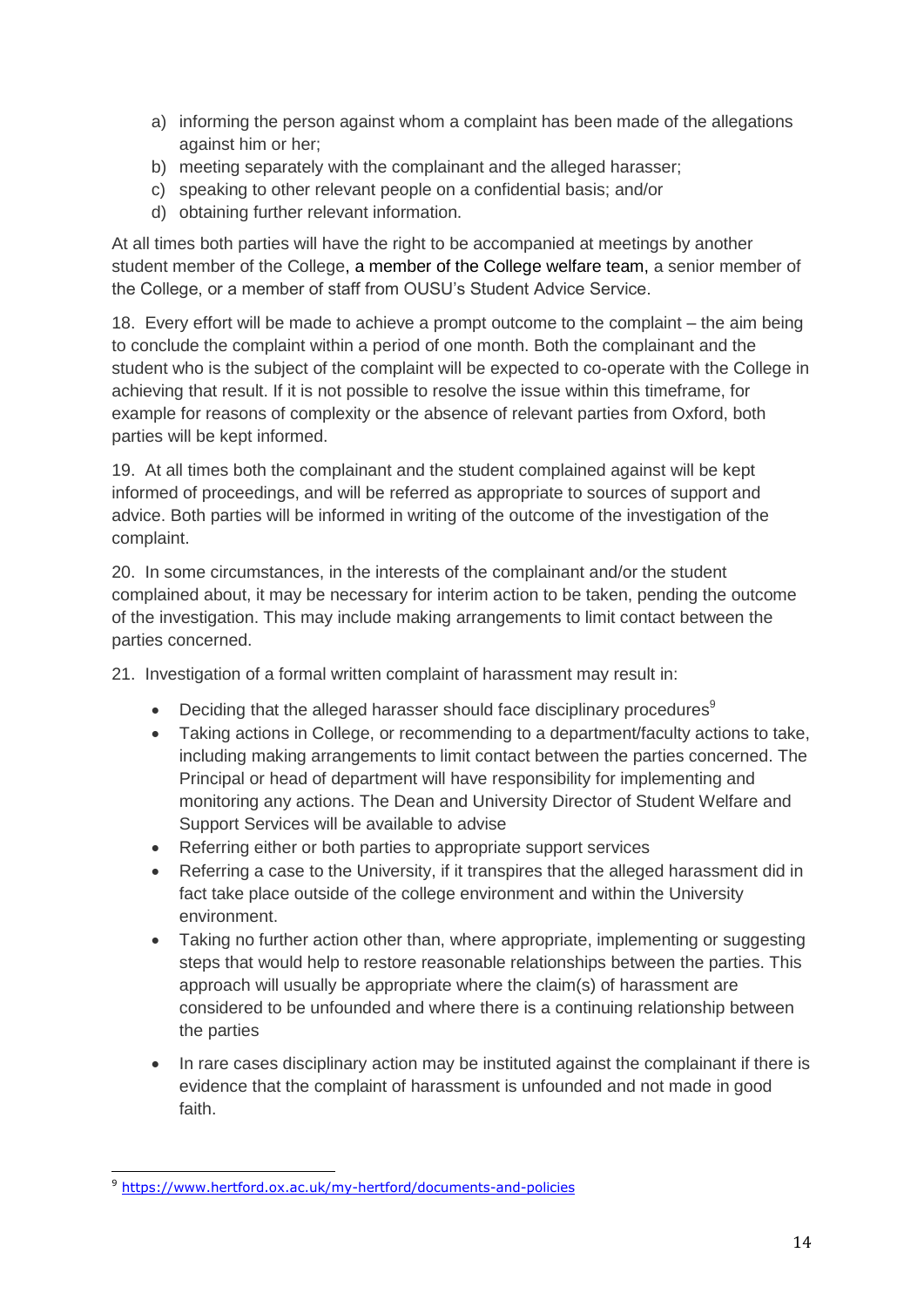22. If the complainant is not satisfied with the outcome following the investigation of the formal written complaint, they may be able to appeal this decision, using the appeals procedure set out in the Disciplinary Code<sup>10</sup> or, if they have exhausted all mechanisms of appeal within College, apply to the Office of the Independent Adjudicator for Higher Education (OIA) for a review of the case. The complainant should seek advice from the Dean or Tutor for Women if they are considering taking this action. If applying to the OIA they must do so within three months of the date of the Completion of Procedures letter.

23. Following the outcome of the complaint, the Dean will take such action, including informing others, and arranging for support for all parties following the outcome, as may be appropriate in the circumstances.

24. There may be circumstances in which an aggrieved party is not willing, or able, to make a formal complaint but the Dean considers that the implications for the aggrieved person or others actually or potentially affected are serious. This may include cases where other parties, but not the aggrieved party, have made a complaint. In this case, the Head of House or other senior member may initiate an investigation and make a decision on further action on the basis of such evidence as is available.

#### **Referrals**

-

25. On occasion, complaints of harassment which should be considered under this Procedure may be made to staff other than the Dean. In this situation, staff should explain the Procedure, and ask the complainant if they would like the case referred to the Dean, so that they can receive support from a trained staff member, or submit a formal written complaint.

26. If a student does not wish to seek support and advice, or to make a complaint, under stages 2 or 3 of this Procedure, or if there are queries about the procedure to be followed, staff can contact the Dean or DSWSS for advice on a confidential basis $^{11}$ .

27. There may be occasions where a student does not wish to seek support and advice or to make a complaint under stages 2 or 3 of this Procedure, but where the Dean considers that the implications for the individual and/or for others actually or potentially affected are serious. This may include cases where other parties, but not the aggrieved party, have made a complaint. In such circumstances the Dean may initiate an investigation (by referral to the SCO) and make a decision on further action on the basis of such evidence as is available. The individual's consent will normally be sought if disclosure is to be made, and a decision on disclosure would be made at a senior level.

### **Potentially criminal misconduct**

28. This Procedure may not be applicable where the allegations are of behaviours that may attract criminal sanction. This would include, but not be limited to, cases of serious assault or threat of assault. Where the complaint is of potentially serious criminal behaviour by a

<sup>10</sup> <https://www.hertford.ox.ac.uk/my-hertford/documents-and-policies>

<sup>&</sup>lt;sup>11</sup> Any member of the collegiate University can also contact the Proctors for advice and information on any matter.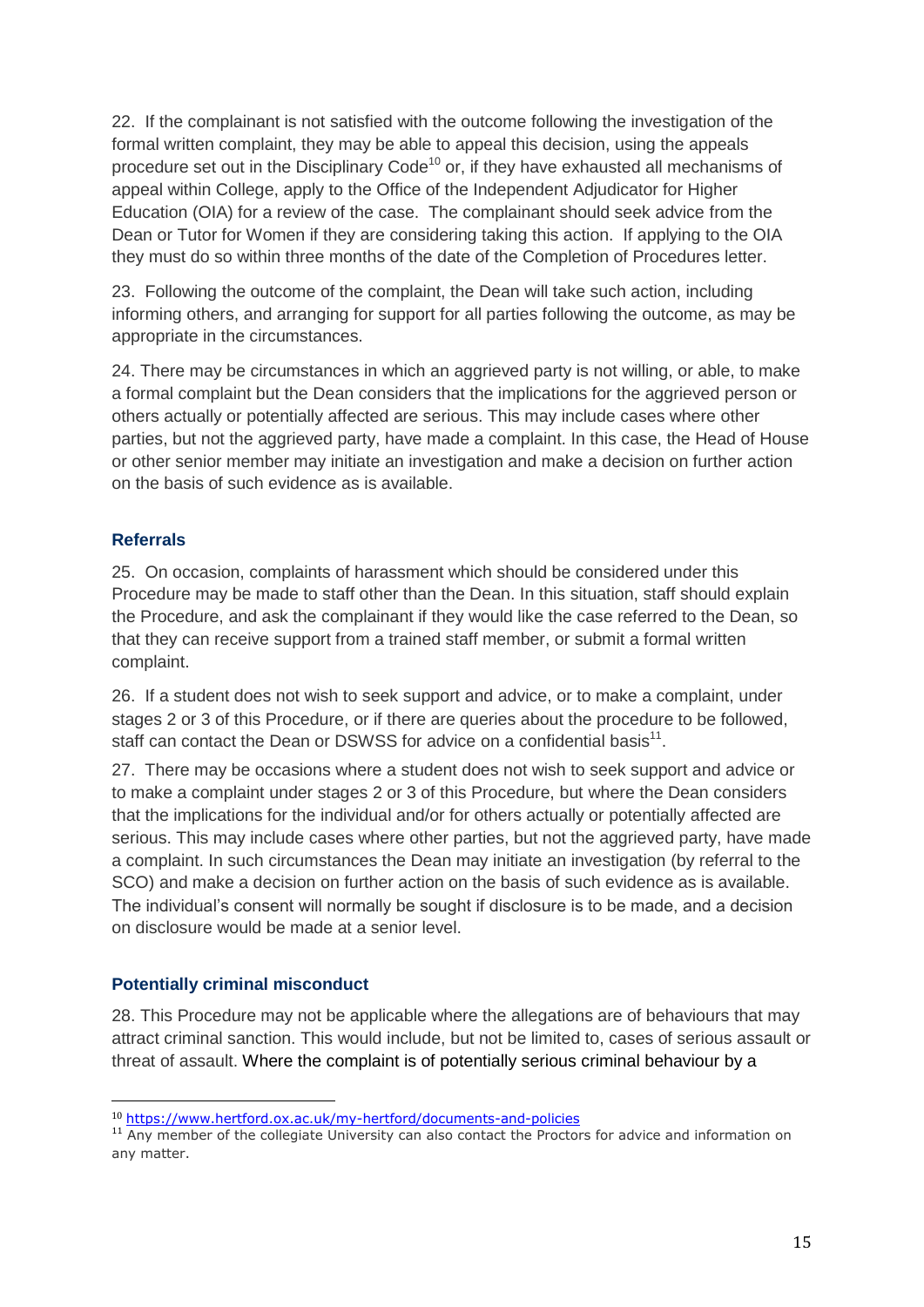student, the college should consider whether it would be appropriate for the University to investigate, given the University's access to experienced external investigators. Further guidance on cases of sexual assault and sexual violence, including support available, is available from the University at

[www.admin.ox.ac.uk/eop/harassmentadvice/policyandprocedure/guidance/.](http://www.admin.ox.ac.uk/eop/harassmentadvice/policyandprocedure/guidance/) Issues including but not limited to those around teaching, examinations and accommodation/social activity may need to be considered.

30. Support for any student affected by such an incident may be sought from the Dean, Tutor for Women and other relevant College Officers.

31. In addition the Dean will consider whether it is appropriate to make recommendations to appropriate bodies regarding arrangements that would have the purpose of limiting contact between students for so long as may be considered reasonably necessary.

## **Confidentiality**

32. Information concerning allegations of harassment must so far as reasonably possible be held in confidence by those to whom it is divulged. Unnecessary disclosure of such allegations may attract disciplinary sanction. Information will be shared on a need-to-know basis. Once a formal complaint is pursued, it is likely to be appropriate and/or necessary for certain information to be provided to others within the College, the University, or to external bodies.

33. Those to whom disclosure may be made outside the University include the police, the Office of the Independent Adjudicator ("OIA") and the civil and criminal courts. The College will not normally report a matter to the police without the complainant's agreement, except in those rare circumstances where there is sufficient evidence to suggest that an individual poses an extreme risk.

### **Records**

34. The College and all those involved in this Procedure must comply with the principles of the Data Protection Act  $1998^{12}$ . These include ensuring that personal data is kept accurate and up-to-date, held securely, and not kept for longer than necessary.

35. Those interviewed in the course of any investigation by the investigator will be asked to review the notes of their individual discussions with the investigator as soon as is reasonably possible in order to comment on any inaccuracies or omissions. All notes will be preserved during the process and until such time as the College's internal processes and any external processes are concluded.

36. The Dean should be consulted about filing and retaining any notes and documents related to this Procedure, all of which must be held in confidence.

<sup>&</sup>lt;u>.</u> <sup>12</sup> <https://www.hertford.ox.ac.uk/my-hertford/documents-and-policies>